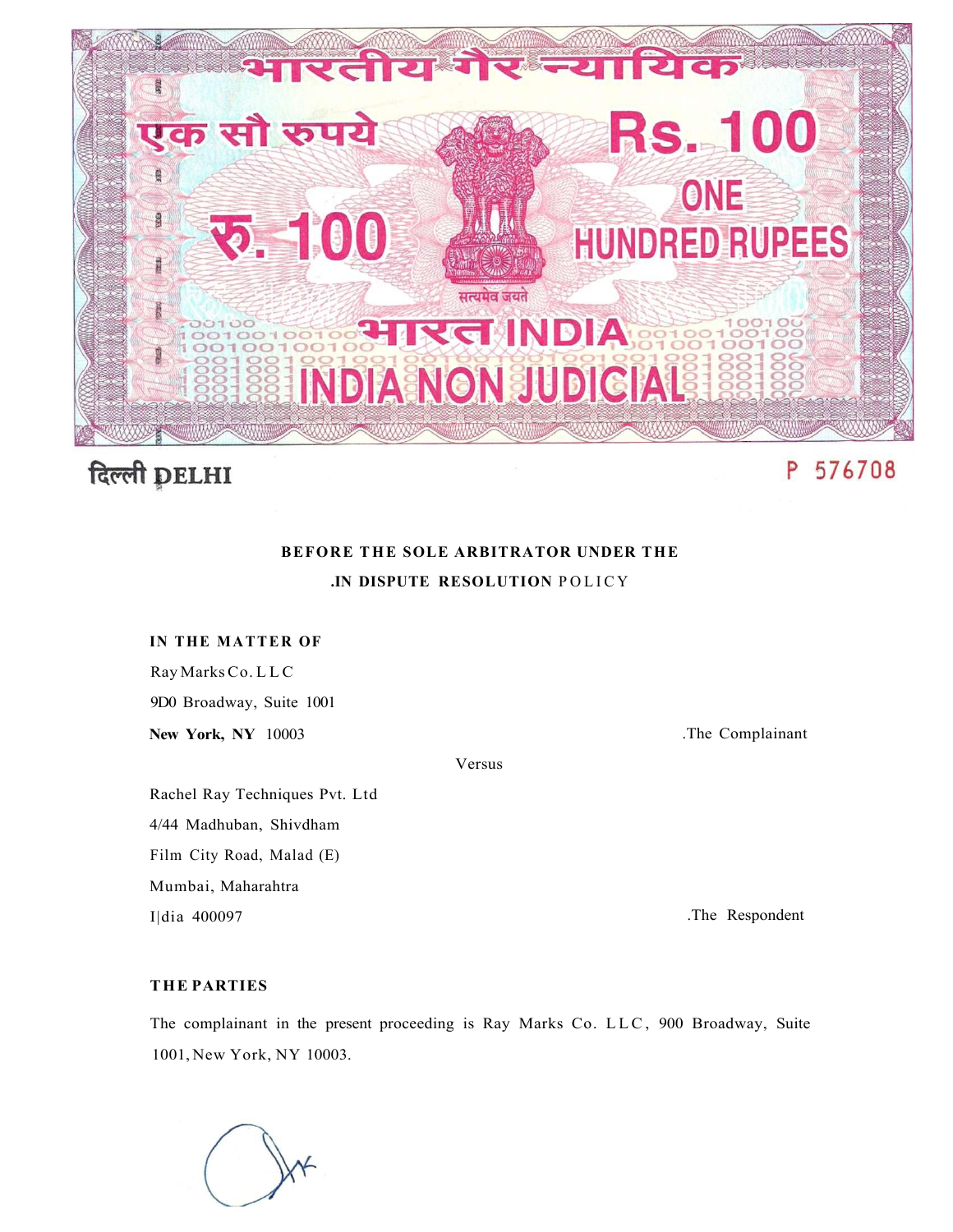The complainant in this proceeding is represented through its authorised representative, D.P. Ahuja & Co., 53 Syed Amir Ali Avenue, Ballygunge, Kolkatta-19, India.

The respondent in this proceeding is Rachel Ray Techniques Pvt. Ltd, 4/44 Madhuban, Shivdham, Film City Road, Malad (E), Mumbai, Maharashtra, India 400097.

#### THE DOMAIN NAME, REGISTRAR AND REGISTRANT

The Domain Name in dispute is "RACHELRAY.IN" . The Registrar is Directi Internet Solutions Pvt. Ltd. d/b/a [PublicDomainRegistry.com.](http://PublicDomainRegistry.com) The Registrant is Rachel Ray Techniques Pvt. Ltd, 4/44 Madhuban, Shivdham, Film City Road, Malad (E), Mumbai, Maharashtra, India 400097.

#### PROCEDURAL HISTORY:

I was appointed as the Arbitrator by .IN Registry, to adjudicate upon the complaint of the Complainant, regarding the dispute over the domain name RACHELRAY.IN.

.In Registry has supplied the copy of the Complaint and Annexures to me.

On 03.05.2011, I sent an email to the parties informing them about my appointment as an Arbitrator.

Thereafter on 03.05.2011, itself I sent an email to Complainant requesting them to supply the copy of the complaint with annexure to the Respondent and in case if they have already served it, then to provide me with the details of service record.

On 06.05.2011, I received an email from the Counsels/Representative of the Complainant, informing about the details of the service of the copy of Complaint to the Respondent. According to this mail copy of the complaint was duly sent to the postal address as well as on the email Id of the Respondent.

In accordance with INDRP read with INDRP Rules of Procedure, notice of arbitration was sent to the Respondent on 07.05.2011 with the instructions to file his say latest by 22.05.2011.

The Respondent filed his reply on 13.05.2011.

The Complainant filed the Rejoinder to the Response of the Respondent on 25.05.2011.

Thereafter, on 03.06.2011, in the interest of justice the Counsels/Representative of the Respondent or the Respondent was directed to file the Reply to the Rejoinder of the Complainant within 2 days as certain new pleas were raised in the Rejoinder filed by the Complainant.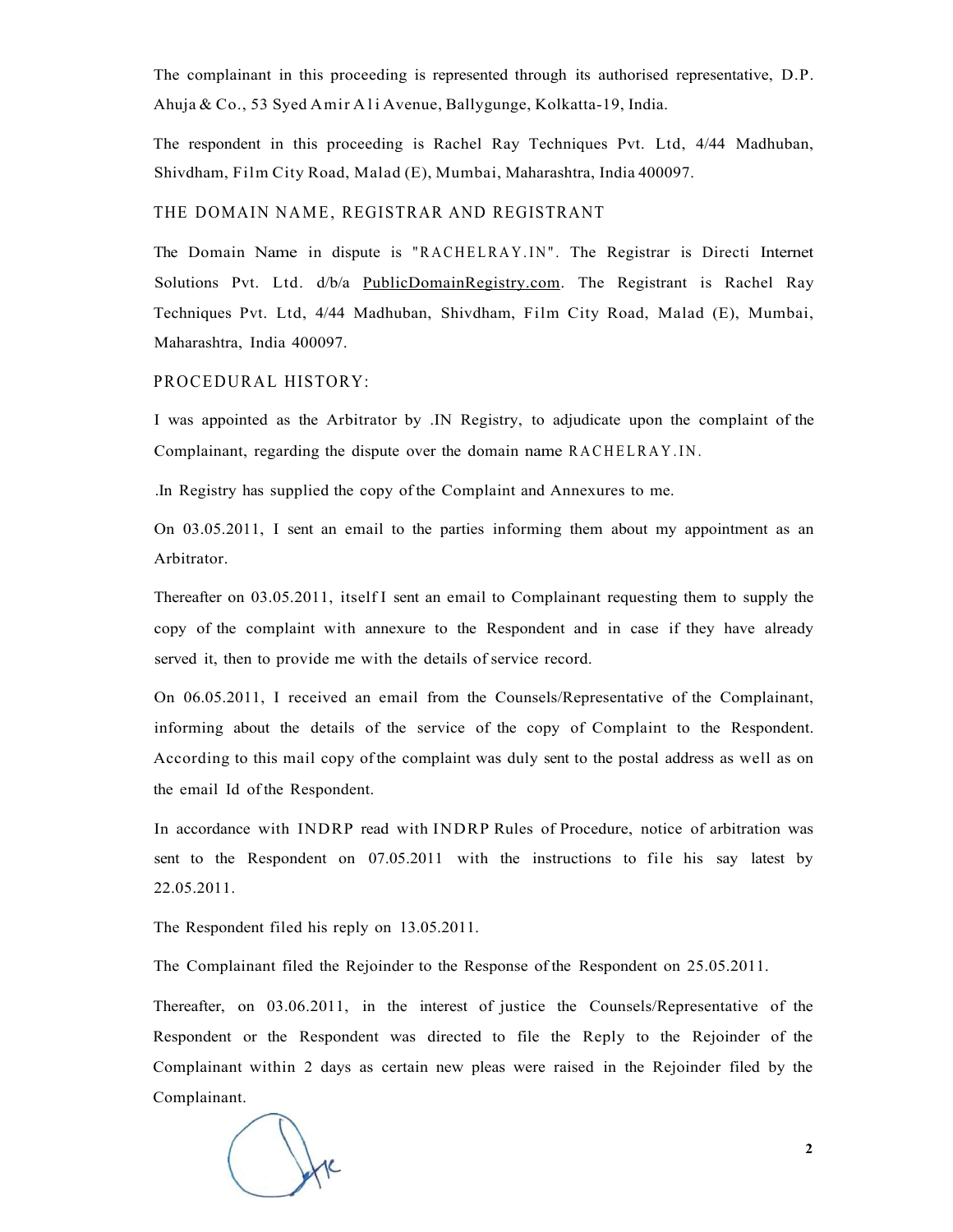The Respondent filed his reply to the Rejoinder of the Complainant on 04.06.2011.

On 08.06.2011, the Complainant vide an email, commented upon the Respondent's Reply dated 04.06.2011. But no permission was taken for giving such comments from the Tribunal and as they have not been taken into consideration while passing the present award.

Thereafter in the interest of justice and fairness, on 28.06.2011, certain queries were raised by the Tribunal on the Respondent to get clarity about certain issues. In response of which, the Respondent vide an email dated 30.06.2011, alleged that the Tribunal had exceeded its jurisdiction in raising such queries.

On 02.07.2011, the Complainant was given an opportunity to comment upon the issue raised by the Respondent with respect to the Tribunal exceeding its jurisdiction. The Complainant on 02.07.2011 itself clearly stated that the Tribunal was justified in raising such queries in the interest of justice and in no way had exceeded its jurisdiction.

The Complainant via an email dated 02.07.2011, filed certain documents in support of its contentions. On 04.07.2011, The Tribunal therefore directed the Complainant to file the "True Certified Hardcopy of documents" in the interest of justice and equity.

On 09.07.2011, the Tribunal received the "True Certified Hardcopy of documents" sent by the Complainant.

The Complainant and the Respondent have filed various documents as Annexures in support of their contentions.

I have perused the record and Annexures / documents.

JURISDICTION OF THE TRIBUNAL:

During the pendency of the arbitration proceedings, in the interest of justice and fairness the Tribunal had raised the following queries against the Respondent for getting clarity on certain issues:

- a. What is the reason for adoption and registration of the name "Rachel Ray" for their business?
- b. What is the evidence for showing the continuous working and management of the business of the Respondent from the date of its starting the business to till date?

The Respondent in its response dated  $30<sup>th</sup>$  June, 2011, alleged that the Tribunal had exceeded its jurisdiction in raising such queries. The Complainant was given an opportunity to

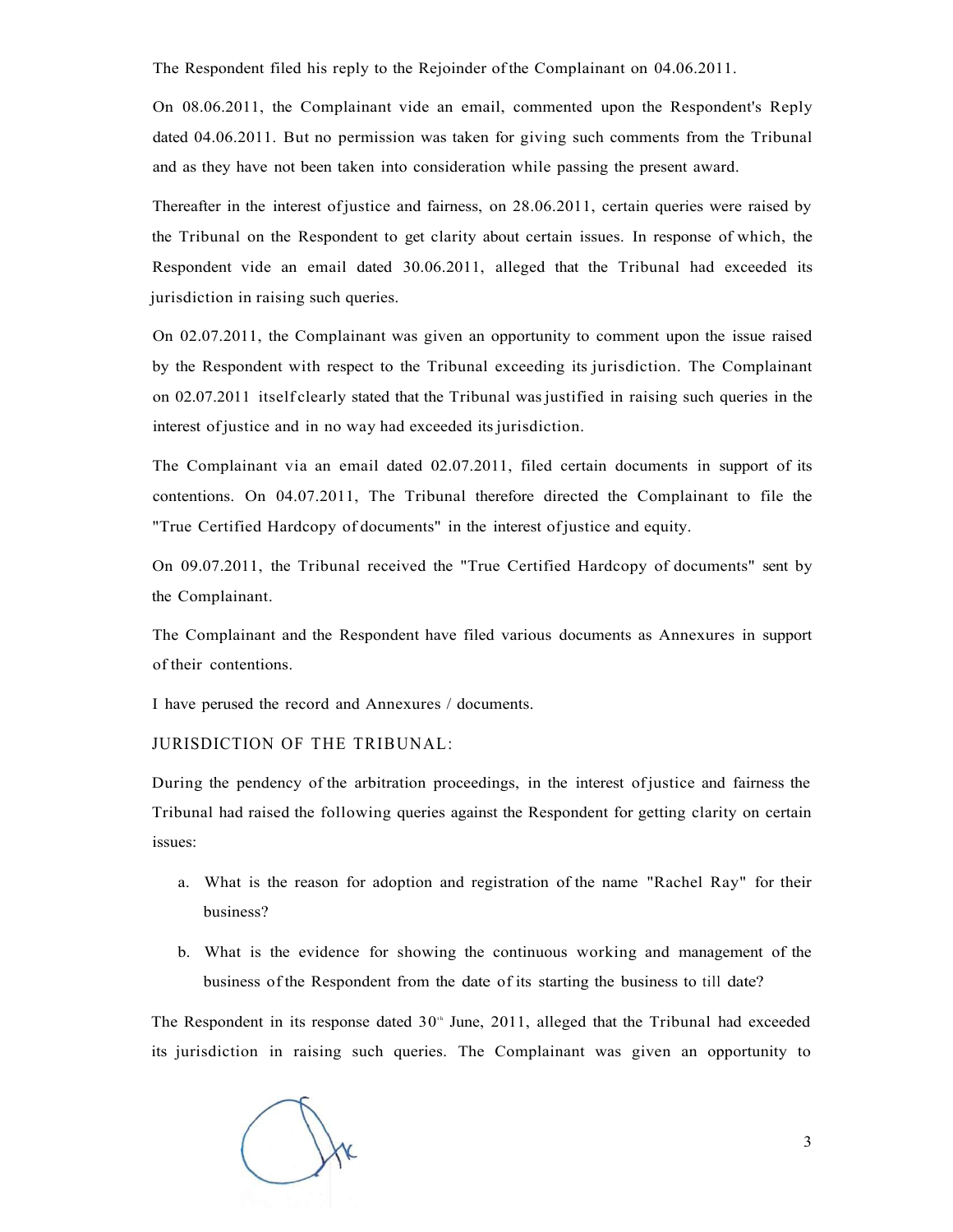comment upon the issue of the jurisdiction of the Tribunal, where, the Complainant vide an email dated  $2^{nd}$  July, 2011, disagreed with the Respondent and clearly stated that:

*"It is the firm opinion and belief of the Complainant that this Tribunal has not exceeded its jurisdiction by raising the questions in its email of 28 June, 2011. In fact, the Complainant believes that the queries raised were pertinent and relevant to the present proceeding which aims to resolve an IPR dispute arising out of trademark violation. It is an established practice in every jurisdiction of the world that a person claiming any right to a trademark/trade name can be asked to explain the reason for his adoption of the said expression, or more specifically, the significance of the name/mark, in a contested proceeding.* 

*Furthermore, the INDRP Policy and Rules requires the respondent to prove beyond doubt his "legitimate right or interest" in the disputed domain name. To that end, the respondent can be asked to explain the significance of his business name/trade name/trading style on the basis of which the respondent has claimed some kind of right to the disputed expression/domain name ".* 

Hence, the Tribunal is of the strong belief that the queries raised by the Tribunal were necessary and essential in the interest of justice. As per Rule 8 of the INDRP Rules, the Arbitrator has all the powers and jurisdiction in accordance with the Arbitration and Conciliation Act, 1996, Dispute Resolution Policy etc.

The Tribunal raised the said queries as a part of the arbitration procedure which was important and crucial for the Tribunal to take a fair and justified decision. Therefore, the Tribunal has in no way exceeded its jurisdiction in raising such queries.

#### FACTUAL BACKGROUND:

#### COMPLAINANT

The Complainant is a company formed by the television personality, celebrity chef, talk show host and author Ms. Rachael Ray. The Complainant is the registered proprietor of the Rachael Ray formative marks in the USA, the same has been used since 1999 for a range of products and services falling under various classes of the International Classification List.

The Complainant has various trademark registrations already existing in the USA and few which are pending including the ones in India, U.K. and European Union (CTM) a list of which is provided by the Complainant.

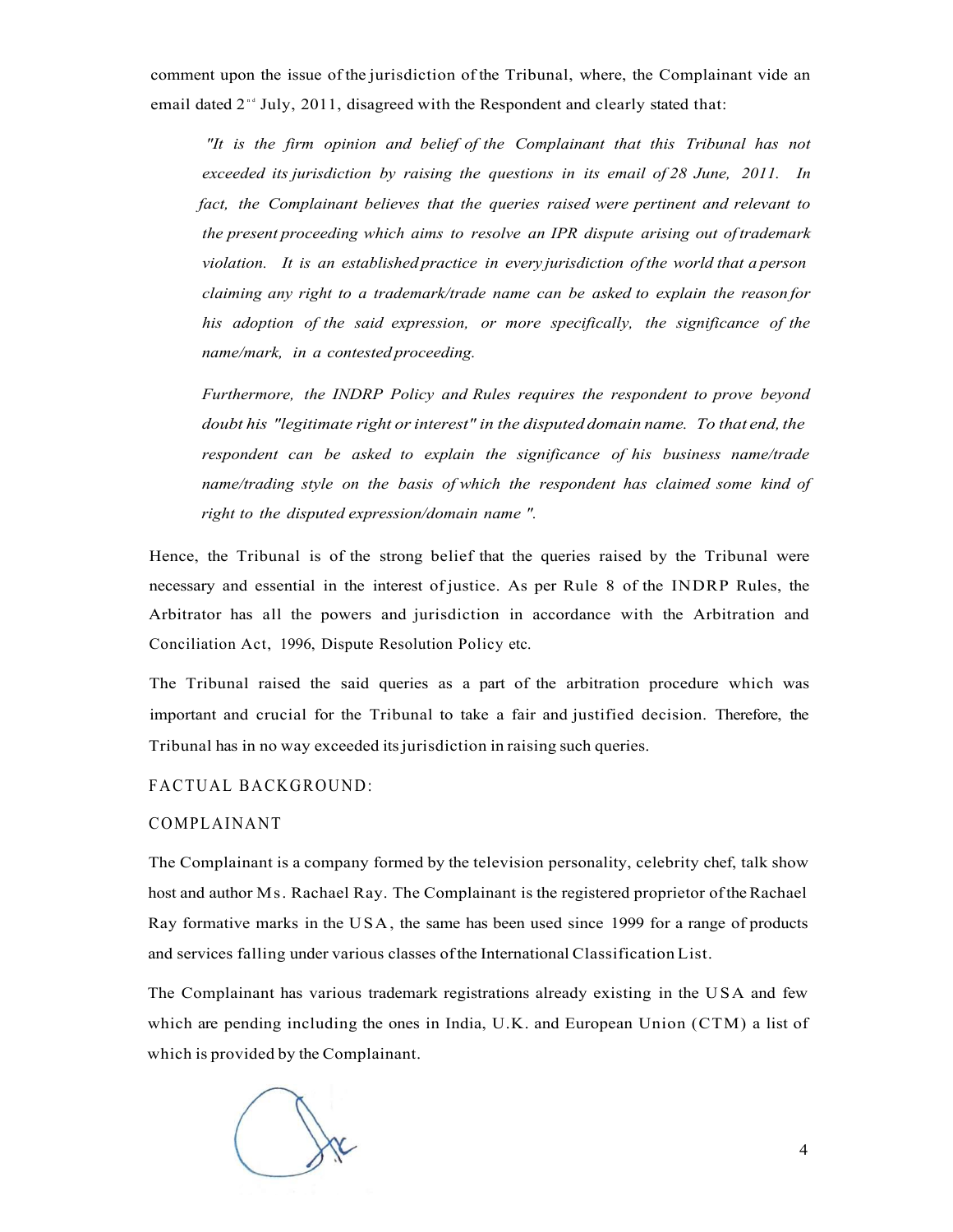In addition to this, the Complainant is also the owner of various websites, with the trademark Rachael Ray as a part of their domain names through which it promotes its goods and services. The Complainant has promoted the said trademark Rachael Ray through various media including various popular TV shows, newspaper articles and other publications.

The Complainant has invested an enormous sum of money in its promotional activities involving advertising its products and services. It claims that the "Rachael Ray" trademark is distinctive, has acquired substantial goodwill and is an extremely valuable asset of the Complainant Company.

The Complainant alleges that the respondent through the disputed domain name [www.rachelray.in i](http://www.rachelray.in)s seeking to capitalize on the goodwill associated with the trademark of the Complainant and has registered the disputed domain name in bad faith with the view to create confusion and deception in the minds of the public.

The Complainant alleges that respondent's domain name [www.rachelray.in](http://www.rachelray.in) incorporates the trade name of the Complainant and is also identical to the trademark Rachael Ray. That the respondent has no legitimate rights or interests in respect of the domain name "rachelray.in". That the disputed domain name is registered and is being used in bad faith by the respondent.

#### RESPONDENT

The Respondent is Rachel Ray Techniques Private Limited which is a company incorporated under the Companies Act 1956 in India on  $23<sup>rd</sup>$  July 2009, providing goods and gift articles using the technology involving Laser Rays. Before this the company was incorporated as a partnership firm under the name of Rachel Ray techniques from  $10<sup>th</sup>$  April 2007.

The Respondent has registered the disputed domain name <rachelray.in> on 21" April, 2009 as per the Whois Database.

The respondent has goods and services which are dealt in by the respondent fall in class 08, 09, 16 & 40 and that the complainant does not have any rights to the name Rachel Ray in the above mentioned classes.

#### PARTIES CONTENTIONS:

#### Complainant

- a. The Complainant contends as follows in the Complaint:
	- i. The Respondent's domain name is identical or confusingly similar to a name, trademark or service mark in which the Complainant has the rights.

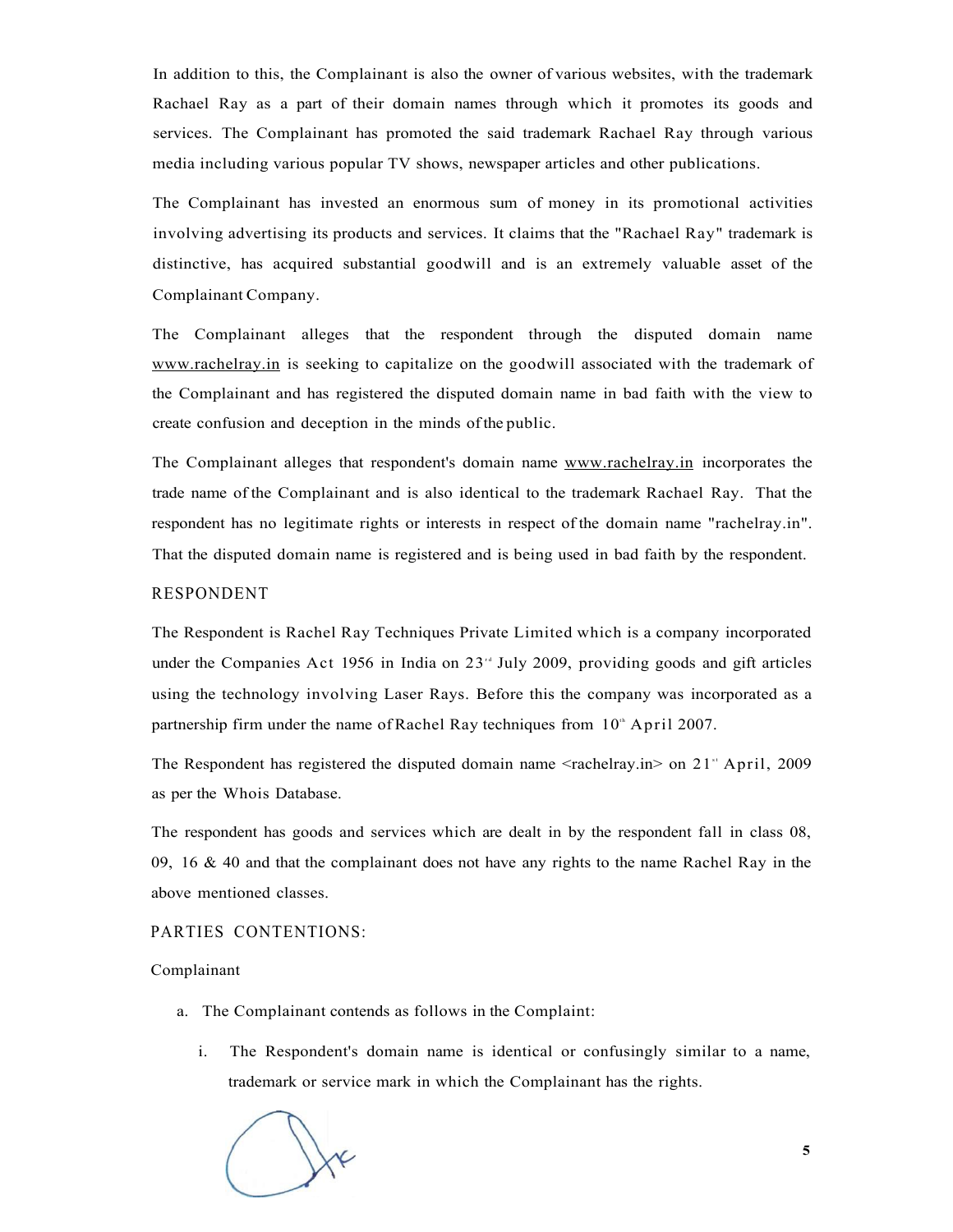- ii. The Respondent has no rights and legitimate interest in respect of the domain name.
- iii. The Respondent has registered and is using his domain name in bad faith.
- iv. The complainant claims to be limited liability Company formed by the television personality, celebrity chef, talk show host and author Ms. Rachael Ray who is the host of various television shows as well as a well known celebrity in abroad and has been operating since 1999.
- v. The Complainant claims that it has invested an enormous sum of money in its promotional activities involving advertising its products and services through various media. The Complainant has further submitted that Ms. Rachael Ray is a very popular celebrity who has made appearances in various famous T.V. Shows and featured in various articles and issues of popular and well known magazines by which the Trademark "Rachael Ray" has acquired and gained a significant goodwill worldwide.
- vi. The Complainant claims that it has various trademarks registered in its name in various countries and few applications are pending for registration in several countries including India.
- vii. The Complainant further claims that the Respondent had also registered a domain name [www.rechelrav.com o](http://www.rechelrav.com)n 20<sup>th</sup> September 2001, which was duly transferred to the Complainant, vide an award dated  $7<sup>th</sup>$  July, 2010 by National Arbitration Forum. A suit filed by the Respondent against the said award is pending before the Hon'ble Bombay High Court.
- viii. The Complainant claims that its website [wmv.rachaelray.com](http://wmv.rachaelray.com) provides extensive information about the services rendered by it. The Complainant further submits that the Respondent filed an application for registration of "Rachel Ray Techniques" dated 3<sup>td</sup> December, 2009 in several classes of trademark and the Complainant had filed oppositions against the same.
- ix. The Complainant claims that the respondent through the disputed domain name [www.rachelray.in](http://www.rachelray.in) is seeking to capitalize on the goodwill associated with the trademark of the Complainant and has registered the disputed domain name in bad faith with the view to create confusion and deception in the minds of the public.

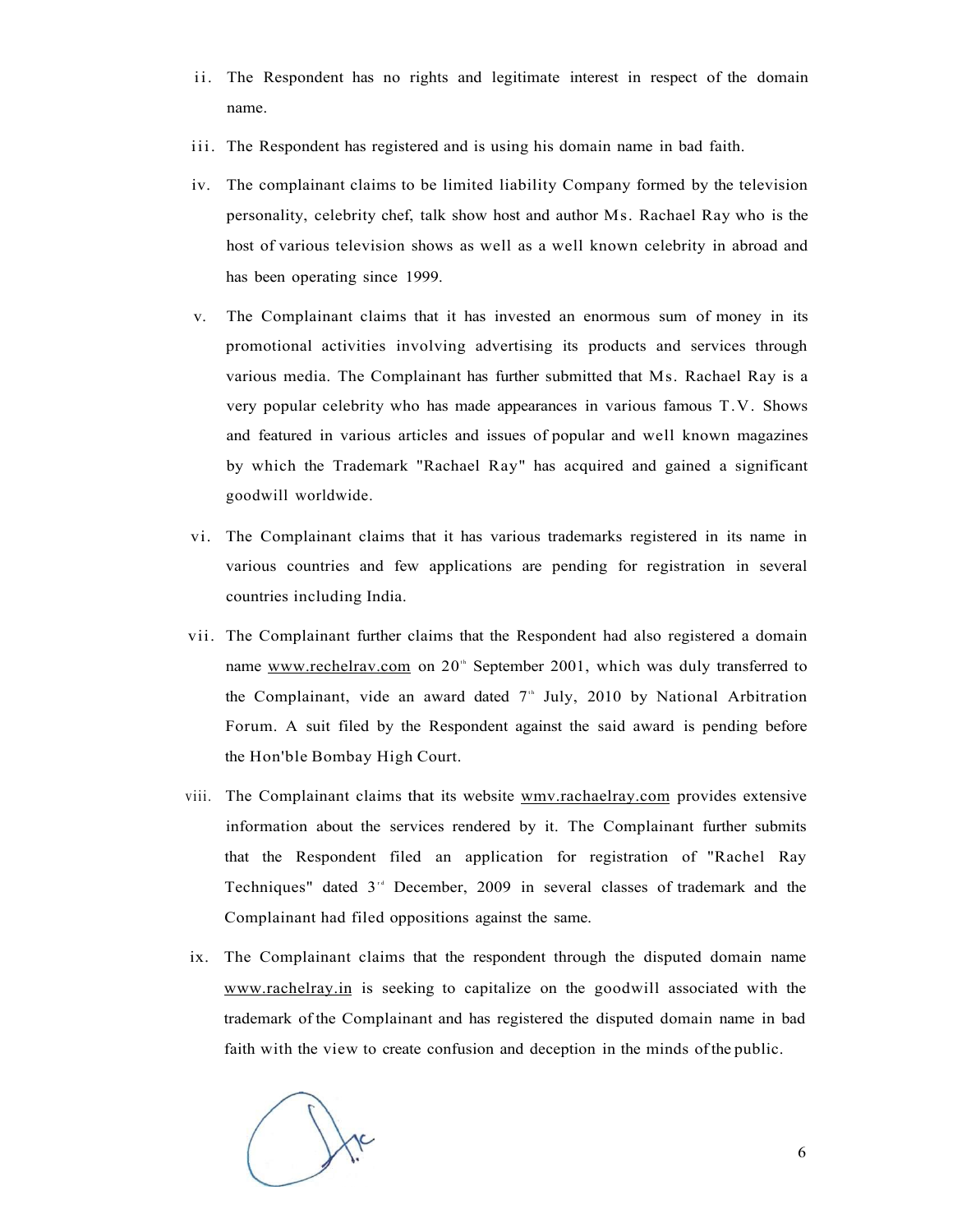- x. The Complainant claims that the disputed domain name is an instrument of fraud and deception and its registration is causing irreparable loss and injury to the Complainant's reputation and goodwill.
- xi. The Complainant as such has filed the present complaint praying therein to transfer the disputed domain name in its favour and award cost.
- b. The Respondent has contended the following in the Reply to the Complaint filed by him on 13.05.2011:
	- i. The Respondent submits that "Rachel Ray Techniques Pvt. Ltd" is a company incorporated under the Companies Act, 1956, in India on  $23^{14}$  July, 2009, providing goods and gift articles using the Technology involving Laser Rays. It is further submitted by the Respondent that prior to the Incorporation of the Company, the Respondent was working and operating as a partnership firm under the name "Rachel Ray Techniques" from  $10<sup>th</sup>$  April, 2007.
	- ii. The Respondent submits that goods and services which are dealt in by the Respondent fall in Class 08, 09, 16 & 40 of the Trademarks. The Respondent further submits that the Complainant has no exclusive rights in the classes of the Trademark mentioned above and hence has no right in the disputed domain name.
	- iii. The Respondent alleges that the Respondent's domain name is not identical to the Complainants domain name as they both are working and operating in totally different geographical areas and the Respondent does not supply its goods and services in the geographical zone where the Complainant deals with.
	- iv. The Respondent claims that the Respondent, and for that anyone in India, had ever heard of existence of domain name/trademark "Rachael Ray". The Complainant had no existence or presence in India when the Respondent adopted their said domain name "rachelray.in" as the Complainant does not have any business interest as well as any trademark registered in India.
	- v. The Respondent claims that the Complainant's mark "Rachael Ray" is related to completely different services of selling food and diet products in United States, whereas the Respondent's domain name "rachelray.in" is used in relation to Respondent's products, gift and other articles made using Laser Ray Techniques and hence does not in any manner affects the trademark of the Complainant.

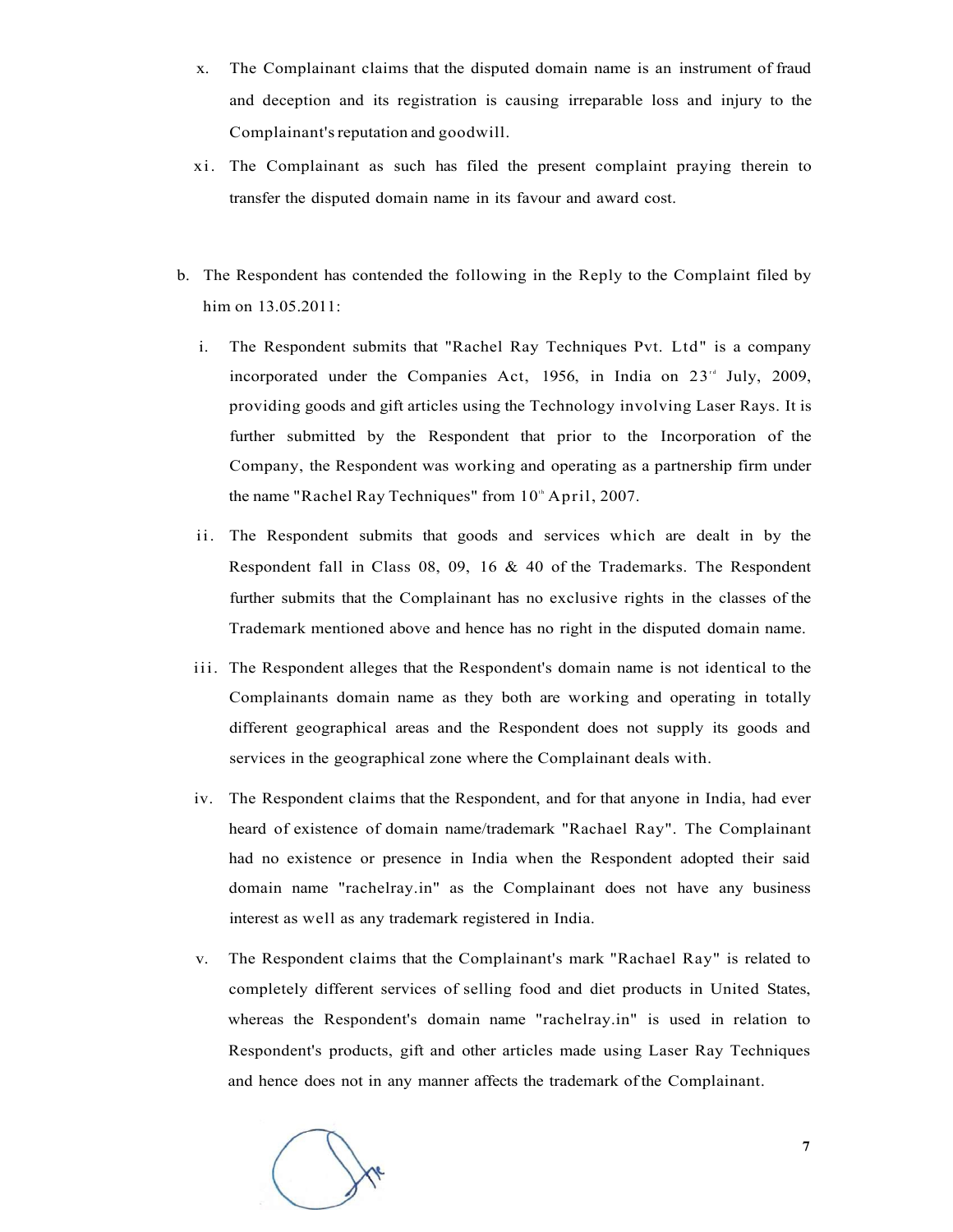- vi. The Respondent claims that it has various trademark applications pending for registration and has not idea about any objections or oppositions made in regards to it.
- vii. The Respondent submits that they have all the right and legitimate interest in the domain name and they have used the same in good faith and not for the purpose of fraud.
- viii. The Respondent further submits that the Complainant has the intention to grab the domain name of the Respondent and reverse hijack the domain name of the Respondent.
- c. The Respondent has filed the following documents along with its response:
	- i. Copy of the PA N Card in the name of the Respondent.
	- ii. Cover page of the Memorandum of Association of the Company.
	- iii. Cover page of the Articles of Association f the Company.
	- iv. Copy of the Incorporation Certificate showing incorporation of the company from 23<sup>rd</sup> July, 2009.
	- v. Copy of the various advertisements published in several magazines and directories.
	- vi. Copy of the Visiting card of manager of the company.
	- vii. Copy of the bill book and the cheque book of the company.
	- viii. Copy of the documents regarding purchase of a shop for the company.
- d. The Complainant filed its rejoinder on 25.05.2011 and contended the following:
	- i. The Complainant claims that it does not possess any intentions of reverse hijacking and such are just false allegations by the Respondent.
	- ii. The Complainant contends that the Respondent after filing of the complaint has removed all the contents of the website of the said disputed domain name and is itself parked with Sedo's Domain Parking.
	- iii. The Complainant submits that the Respondent has failed to show a justified proof of its legitimate working and adoption of the domain name in good faith as

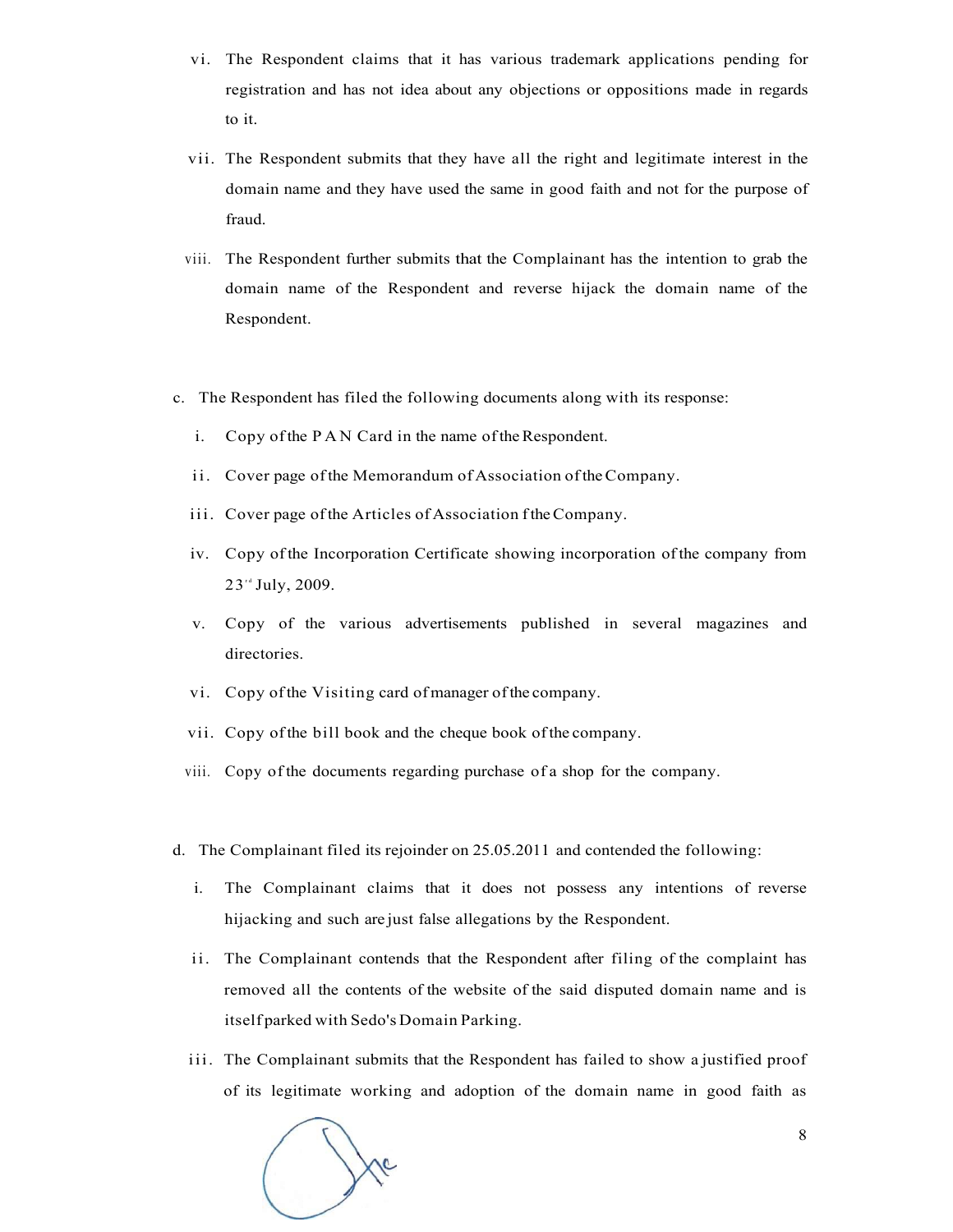immediately after filling of the present complaint by the Complainant, the Respondent had removed all the contents of its website.

- iv. The Complainant further submits that the Respondent was very well aware about the opposition made to its trademark registration application and for the Respondent's further clarification explained the Opposition made against the registration procedure.
- v. The Complainant alleges that the since all the transaction of the business of the Complainant are conducted over the internet where the traditional concepts of territorial boundaries do not exist, hence the contention of the Respondent of different geographical zones is vague. The Complainant further alleges that the Respondent has indulged in the practice of "Typo-squatting" by merely misspelling the trademark of the Complainant "Rachael Ray" in order to divert the potential customers to its website.
- vi. The Complainant claims that the Respondent has not produced any document to show its actual working like procuring of any order from any corporate house or a list of its manufactures, distributors or sellers etc. The clearly signifies that the Respondent is not carrying on any legitimate or bonafide business under the contested domain name.
- vii. The Complainant claims that the copies of the first page of MO A and AO A of the Company, PA N Card of the Rachel Ray Techniques Pvt. Ltd. and Incorporation Certificate of the Company are not original and are no evidence of actual commencement and conducting of business. The Complainant further claims that cash memo and cheque book filed by the Respondent are fabricated and procured only for the purpose of reflecting use of the mark "Rachel Ray".
- viii. The Complainant claims that the there are no evidences filed by the Respondent to show that the copies of the advertisements filed by it are genuine or true. The Complainant further submits that the evidences or documents filed by the Respondent, bears an address different from the registered address of the Respondent.
- ix. The Complainant submits that the Respondent has intentionally attempted to attract internet users to the disputed website and from there to its other online location, by creating confusion with the Complainant's trademark and hence, it

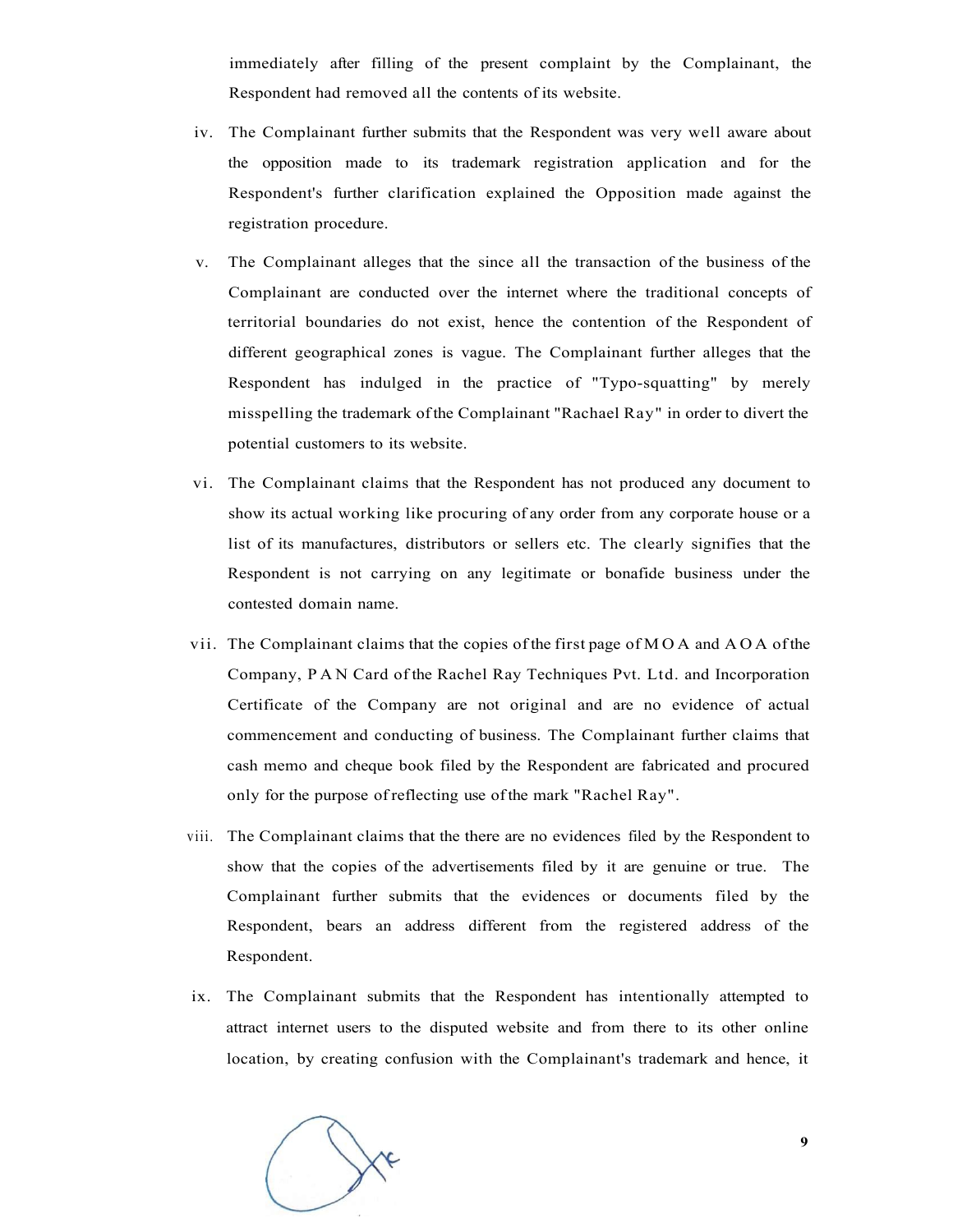does not prove that the Respondent has been commonly known by the domain name.

- e. The Respondent filed the Response to the Rejoinder of the Complainant on 04.06.2011 and submitted the following points:
	- i. The Respondent submits that its domain name has been locked by the registry and hence not accessible till the time current arbitration proceedings are complete.

(This fact has been admitted by  $N1XI$  vide its email dated 08.07.2011 sent through Sh. Rajiv Kumar, in response to the query raised by the Tribunal.)

- ii. The Respondent submits that the documents filed by the Respondent as evidences are duly attested by the Notary for authentication. The Respondent further submits that with reference to the address of the Respondent mentioned in the documents of the Company, the mentioned address is the registered address of the two Directors of the Company.
- iii. The Respondent claims that it is the honest adopter and registrar of the domain name "Rachel ray" and has been carrying on the continuous business since the time of incorporation of the Company.
- iv. The Respondent has filed the various documents along with its response as evidences like copies of the directories, newspapers and magazines etc.

#### DISCUSSIONS AND FINDINGS:

Rule 8 (b) of the INDRP Rules of Procedure provides that *"In all cases, the Arbitrator shall ensure that the Parties are treated with equality and that each Party is given a fair opportunity to present its case ".* 

As mentioned above fair opportunity has been given to both the Parties to file their contentions and after perusal, the following Arbitration proceedings have been conducted.

Rule 12 (a) of the INDRP Rules of Procedure provided that *"An Arbitrator shall decide a Complaint on the basis of the statements and documents submitted to it and in accordance with the Arbitration and Conciliation Act, 1996, Dispute Resolution Policy, the Rules of Procedure and any bye-laws, rules and guidelines framed there under, and any law that the Arbitrator deems to be applicable "* 

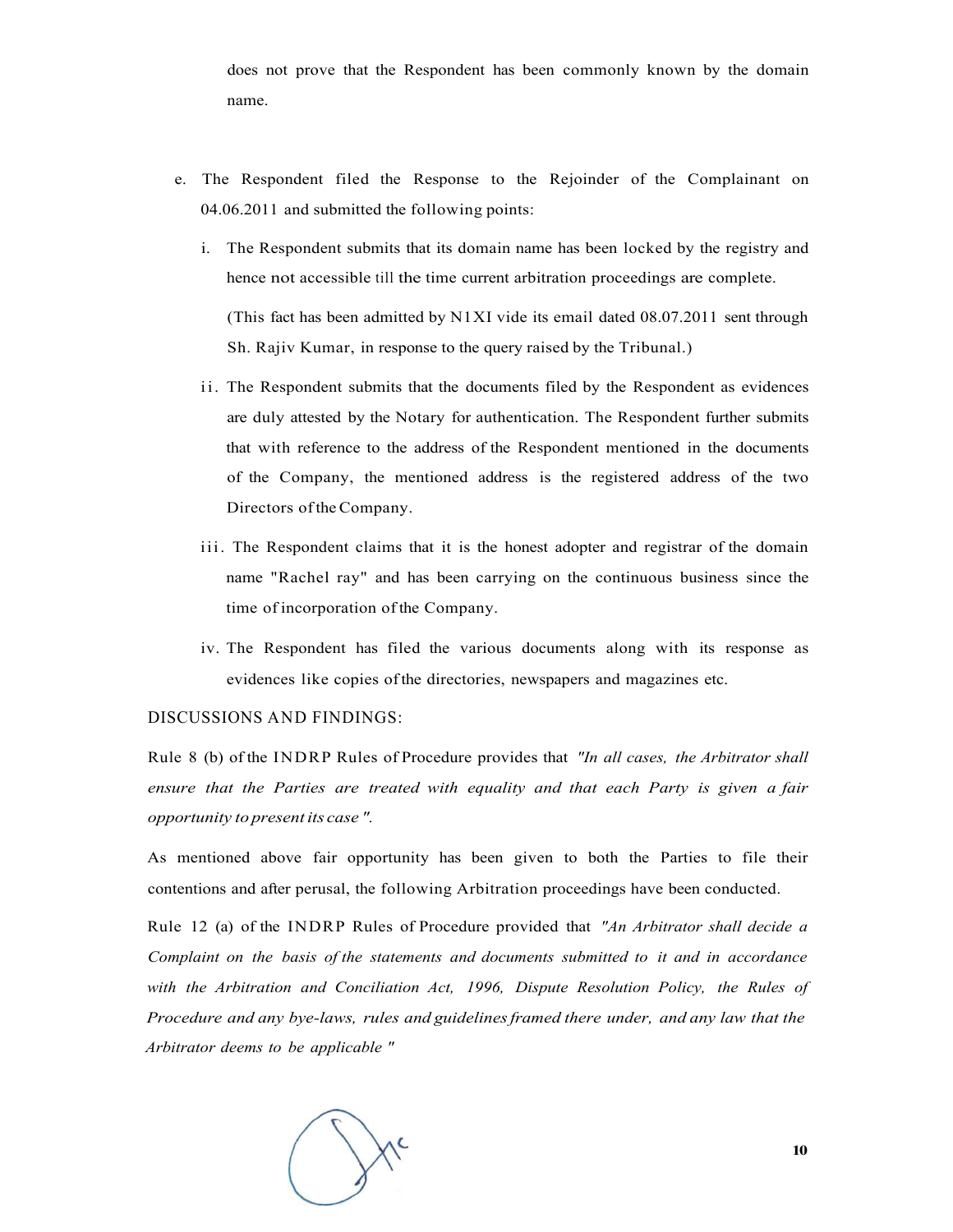In the present circumstances, the decision of the Arbitrator is based upon the contentions and evidence filed by both the parties respectively and conclusion drawn from the same.

Having perused the submissions and documentary evidence placed on record, the Complainant has proved that he has statutory and common law rights in the mark "RACHAEL RAY".

Further, the Arbitrator is of the view that the Complainant has satisfied all the three conditions outlined in the paragraph 4 of .IN Domain Name Dispute Resolution Policy, viz.

- (i) the Registrant's domain name is identical or confusingly similar to a name, trademark or service mark in which the Complainant has rights;
- (ii) the Registrant has no rights or legitimate interests in respect of the domain name; and
- (iii) the Registrant's domain name has been registered or is being used in bad faith.

#### **BASIS OF FINDINGS:**

### **The Domain Name is identical or confusingly similar to a name, trademark or service mark in which the Complainant has rights:**

The Complainant contends in the complaint that the domain name of the respondent i.e.  $\leq$ rachelray.in> is identical and confusingly similar to RACHAELRAY, its trademark and its domain names associated like <rachaelray.com>.

It is further stated that the complainant is the registered proprietor of the "RACHAE L RAY " trademark in numerous countries in the world and various registration applications are pending in countries including India and therefore, has gained significant reputation and its mark can be termed as a well known brand. The complainant is also the registrant and proprietor of various Domain name registration at International and domestic level.

After analyzing the trademark of the Complainant "RACHAEL RAY" and the disputed domain name <rachelray.in>, the Tribunal is of the opinion that the mere difference and distinguishing factor between them is the alteration of "a" in the name. Whereas, both of them are phonetically similar and are pronounced exactly in the same manner.

The Tribunal is of the opinion that the disputed domain name is confusingly similar to the Complainant's Trademark as sheer deletion of an alphabet or misspelling a word does not distinguish a domain name from a Trademark.

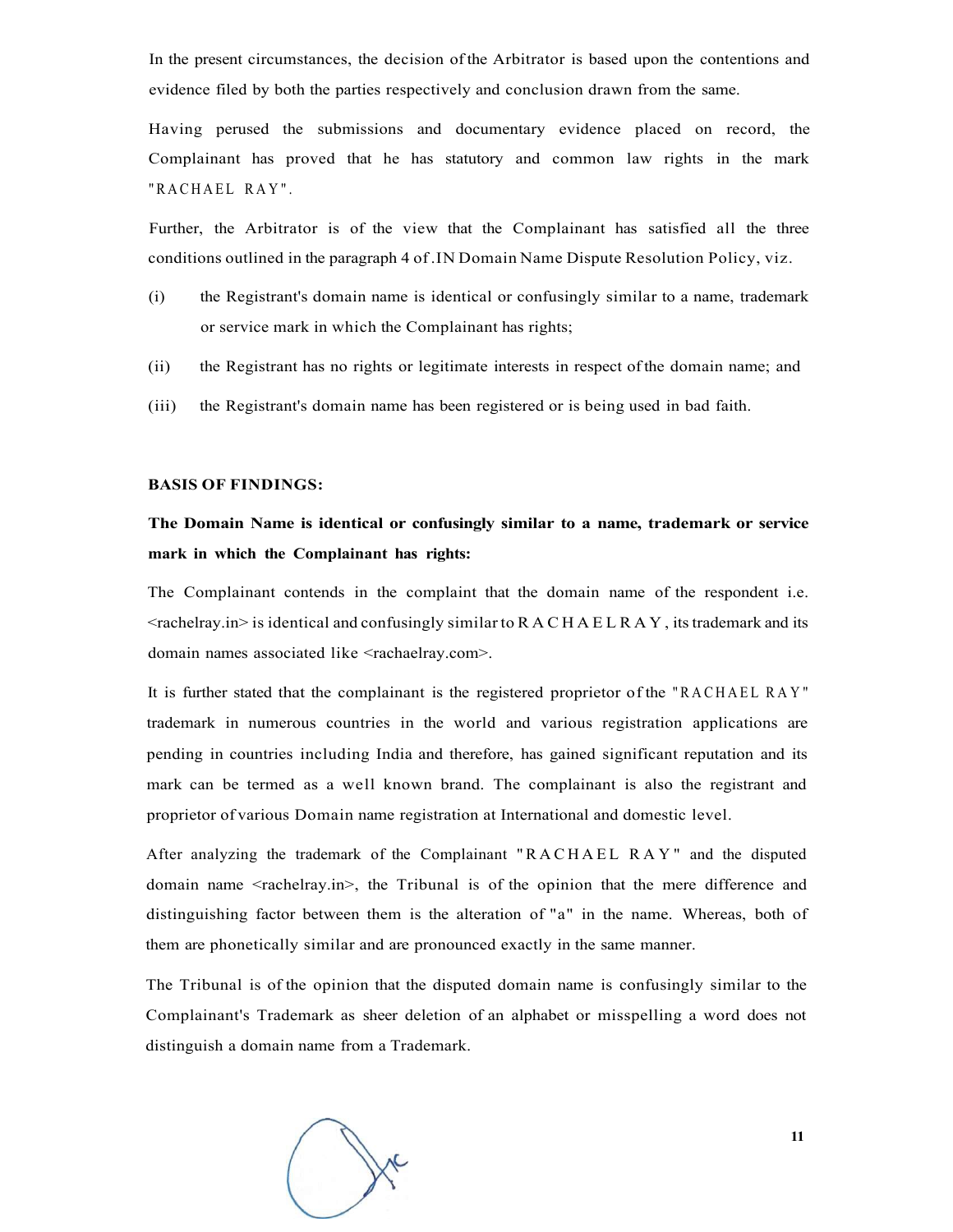This proposition was also upheld in the following cases:

- 1. M/s Satvam Infowav Ltd. Vs. M/s Sifvnet Solution (P) Ltd. 1AIR 2004 SC 35401. it has been held that domain name has all the characteristics of a trademark. As such principles applicable to trademark are applicable to domain names also. In the said case the words, "Sify" & "Siffy" were held to be phonetically similar and deletion of an alphabet would not make them dissimilar.
- 2. Rediff Communication Limited Vs. Cyberbooth & another. [AIR 2000 Bom 27], it was held that there can be no doubt that two marks/domain names, "REDIFF" of the plaintiff and "RADIFF" of the defendants are almost similar. When both the domain names are considered it is clearly seen that two names being almost similar in nature there is every possibility of Internet user being confused and deceived in believing that domain names belong to one common source and connection although belong to two different persons.
- 3. Myspace, Inc vs. Junghu Kang. FA 672160 (National Arbitration Forum. June 19,  $2006$ ), where it was held that the disputed domain name  $\leq$ myspce.com $\geq$ , was confusingly similar to the mark <MYSPACE>, and that a slight difference in spelling between the Mark and the disputed domain name does not reduce the confusing similarity.
- 4. Billy Connolly vs. Anthony Stewart. D2000-1549 (WIPO February 05, 2001), it was held that <br/>billiconnelly.com> was confusingly similar to Billy Connolly and the names are phonetically equivalent and a likelihood of confusion must exist.
- 5. Alliance & Leicester Plc Vs. Henao Berenice, WIPO Case D-2005-0736. it was held that <aliance-leicester.com> was confusingly similar to the Complainant's Trademark Alliance & Leicester as there was a mere spelling difference in both.

The Tribunal further notes that the Respondent's domain name is created by mere deletion of space between the two names of the Trademark of the Complainant and addition of cCTLD ".in' in the end. Such is not sufficient to make the domain name distinct and hence the disputed domain name is confusingly similar to the Complainant's Trademark.

The Tribunal also gets support to the finding from the following cases:

1. Bond & Co. Jewellers, Inc. Vs. Texas International Property Associates, FA 937650 (National Arbitration Forum 30<sup>th</sup> April 2007), it was held that the elimination of the space between the two words of the Complainant's mark insufficiently establish distinctiveness from the mark pursuant to Policy 4 (a)(i).

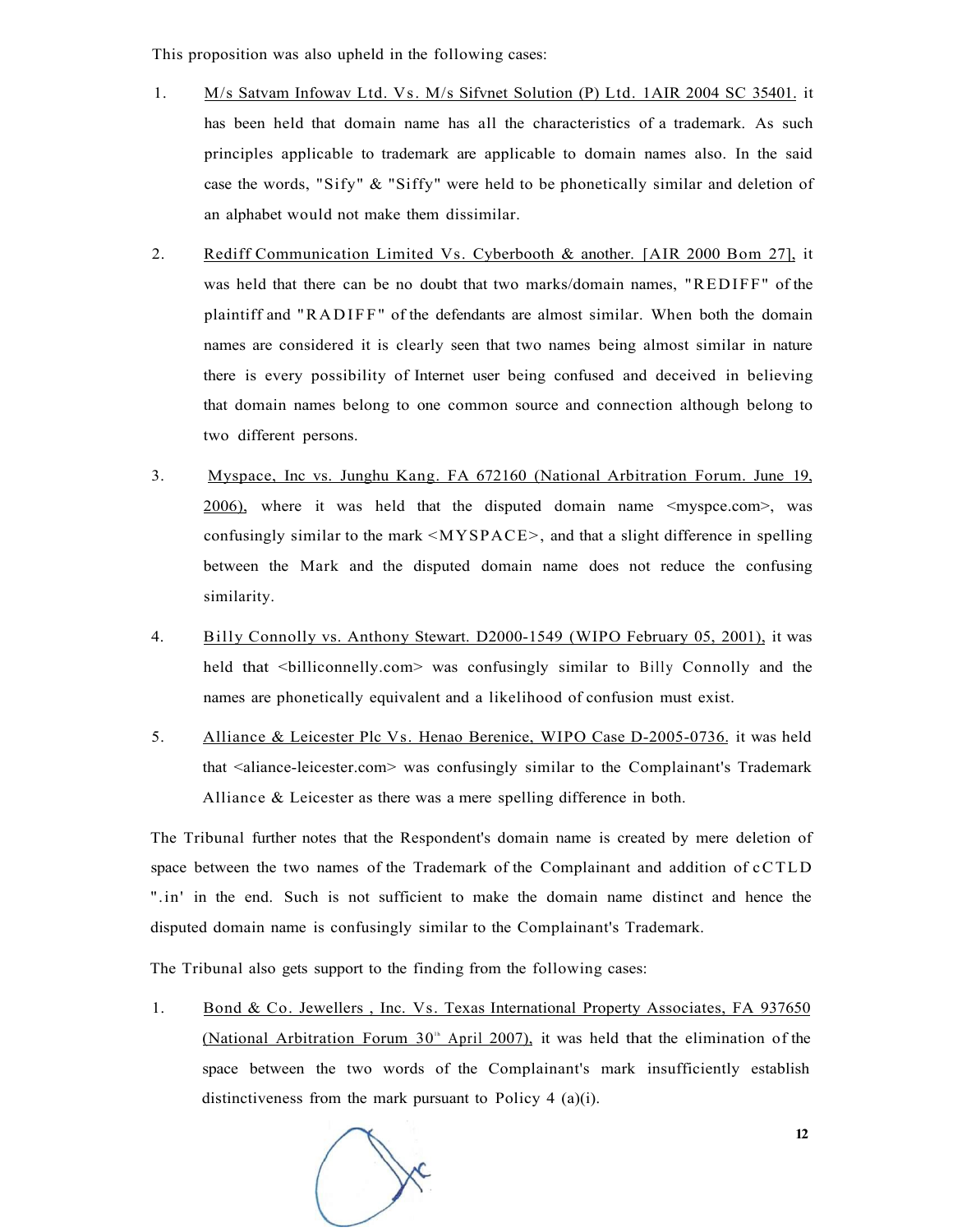2. *Lego juris A/S v. Robin Martin, INDRP/118 (February 14, 2010),* it was held that has the addition of country code ("CTLD") in the domain name is not sufficient to distinguish from the mark and does not change the overall impression of the designation as being connected to a trademark of the Complainant.

The other aspect, which is asserted by the parties, is that the spheres of user of trademark and domain name, and the manner in which they are used or sought to be use. The Respondent has alleged that the disputed domain name is related and used in different manner and different business or field, or sphere.

The Tribunal concludes that domain name and trademark, which may be used in different manner and different business or field, or sphere, can still be confusingly similar or identical.

This proposition was also upheld in the following cases:

- 1. J.D. Edwards & co. Vs. Nadeem Bedar, WIPO Case D-2000-0693, wherein it was held that its irrelevant that domain name or trademark carry on business in different fields, when they are similar phonetically or in appearance.
- 2. M/s Satvam Infoway Ltd. Vs. M/s Sifynet Solution (P) Ltd, TAIR 2004 SC 3540f it was held that in modern times domain name is accessible by all internet users and thus there is need to maintain it as an exclusive symbol. It is also held that it can lead to confusion of source or it may lead a user to a service, which he is not searching.

Thus the conclusion is that the domain name of the Respondent is identical and confusingly similar to the Trademark of the Complainant.

#### **The Registrant has no rights or legitimate interests in the respect of the domain name**

It is clear that once a Complainant makes a prima facie case, then the burden shifts to the Respondent to provide evidences to establish rights or legitimate interests in the disputed domain name.

This proposition was also upheld in the following cases:

1. *Croatia Airlines d.d. v. Modern Empire Internet Ltd, WIPO case No. D2003-0455,*  where it was held that the complainant is required to make out a prima facie case that the respondent lacks rights or legitimate interests. Once such prima facie case is made, respondent carries the burden of proving rights or legitimate interests in the domain name. If the respondent fails to do so, a complainant is deemed to have satisfied paragraph 4 (a) (ii) of UDRP.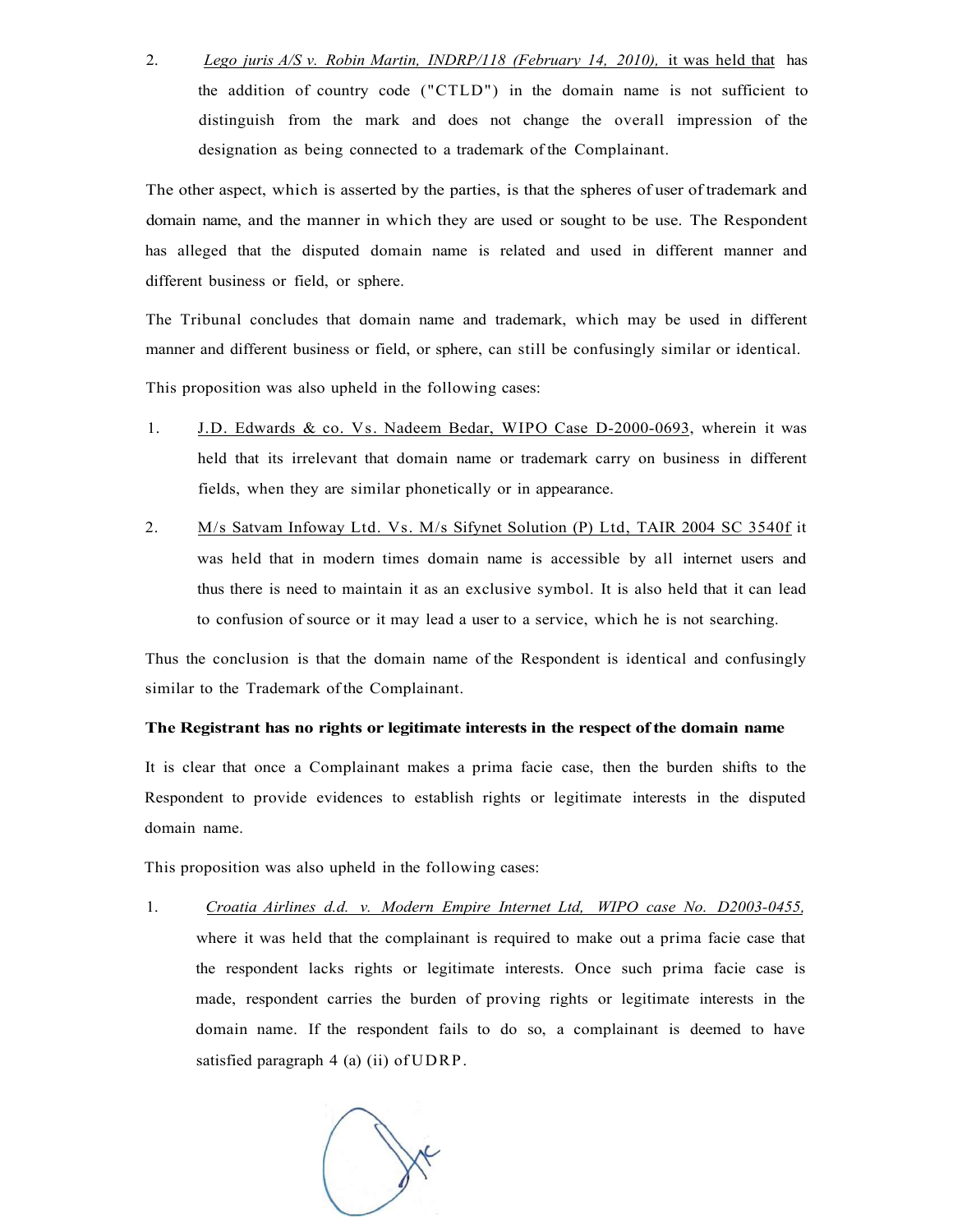2. Hanna-Barbera Productions, Inc. Vs. Entertainment Commentaries, FA 741828 (National Arbitration Forum, September 25, 2006), where it was held that the Complainant must first make a prima facie case showing that the Respondent does not have rights or legitimate interests in the subject domain name. If the Complainant satisfies its burden, then the burden shifts to the Respondent to show that it does have rights or legitimate interests in the subject domain name.

The Tribunal determines that the Complainant has made positive assertions and concrete evidences making a prima facie case showing that the Respondent does not possess rights or legitimate interests in the subject domain name. Hence, the burden shifts on the Respondent to prove that it has rights or legitimate interests in the subject domain name. Whereas the Respondent has not discharged the onus positively, which had shifted upon him as the Respondent neither put forth and has nor provided such evidence, except that he has only made bald assertions which will be clear from the following:

According to the paragraph 7 of the .IN Dispute Resolution Policy, the following circumstances show Registrants rights or legitimate interest in the domain for the purpose of paragraph 4(h)

- *i) before any notice to the Registrant of the dispute, the Registrant's use of or demonstrable preparations to use, the domain name or a name corresponding to the domain name in connection with a bona fide offering of goods or services;*
- *ii) the Registrant (as an individual, business, or other organization) has been commonly known by the domain name, even if the Registrant has acqidred no trademark or service mark rights; or*
- *iii)* the Registrant is making a legitimate non-commercial or fair use of the domain name, *without intent for commercial gain to misleadingly divert consumers or to tarnish the trademark or service mark at issue.*
- a. While considering paragraph 7 (i) of the .IN Dispute Resolution Policy, *"before any notice to the Registrant of the dispute, the Registrant's use of, or demonstrable preparations to use, the domain name or a name corresponding to the domain name in connection with a bona fide offering of goods or services ",* the Complainant has contended that Respondent has no intentions or purpose to use the disputed domain name for bona fide offering of goods and services in relation to it. The Complainant claims that the Respondent has not produced any document to show its actual working like procuring of any order from any corporate house or a list of its manufactures,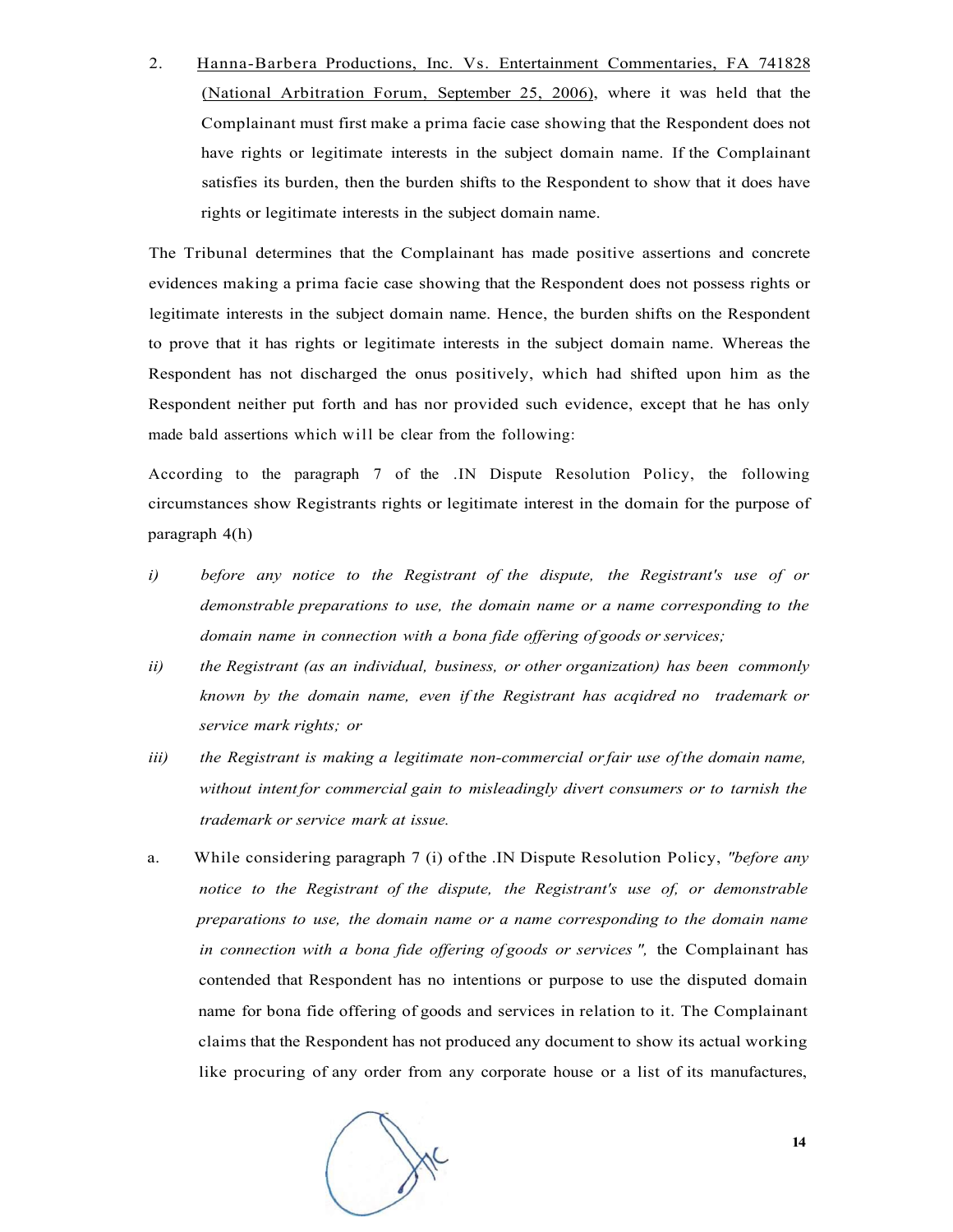distributors or sellers etc. The clearly signifies that the Respondent is not carrying on any legitimate or bonafide business under the contested domain name.

The Respondent has argued that the before any notice of the dispute, it was using, or had demonstrable preparations to use, the domain name or a name corresponding to the domain name in connection with a bona fide offering of goods or services. It has further contended that the Respondent is a company incorporated under the Companies Act 1956 in India on 23<sup>r</sup> July 2009, providing goods and gift articles using the technology involving Laser Rays. Before this the company was incorporated as a partnership firm under the name of Rachel Ray techniques from 10<sup>th</sup> April 2007. As such the Respondent argued that he has proved and satisfied the conditions of paragraph  $4(ii)$  & 7 of INDRP.

The Respondent to show his bona fide offering of goods or services has produced evidences to the Tribunal like advertisements in the newspapers and telephone directories, copy of incorporation certificate and copy of PA N Card etc.

The Tribunal does not find such evidences and documents to be sufficient enough to show or demonstrate bona fide offering of goods or services in the name of the disputed domain name. It is pertinent to note that the Tribunal had directed the Respondent to furnish hard evidence of its continuous working and offering of its services since its incorporation. But on the other hand, the Respondent has not provided any positive, cogent and specific evidence that he is known or recognized by domain name, by its user and that he in fact uses it for providing goods or services. At least he could have shown that he made demonstrable preparations to use the domain name for providing goods or services.

The Respondent has shown no solid, direct and hard evidence like copy of balance sheet of the company, sales volume, bills, vouchers etc and revenue in connection with its products for showing his continuous running business. On directions of the Tribunal dated 28<sup>th</sup> June, 2011, to produce such evidence, the Respondent sent only two certificates from its Chartered Accountant which does not show that the Respondent is continuously doing effective business. More so when he knew that his alleged use or preparations to use domain name is challenged by the Complainant.

Hence, the Tribunal is at a conclusion that the Respondent has neither put forth or provided any evidence to show that the Respondent is not engaged in or demonstrably prepared to engage in offering any bonfide goods or services in the name of the disputed domain name.

This proposition was also upheld in the following cases:

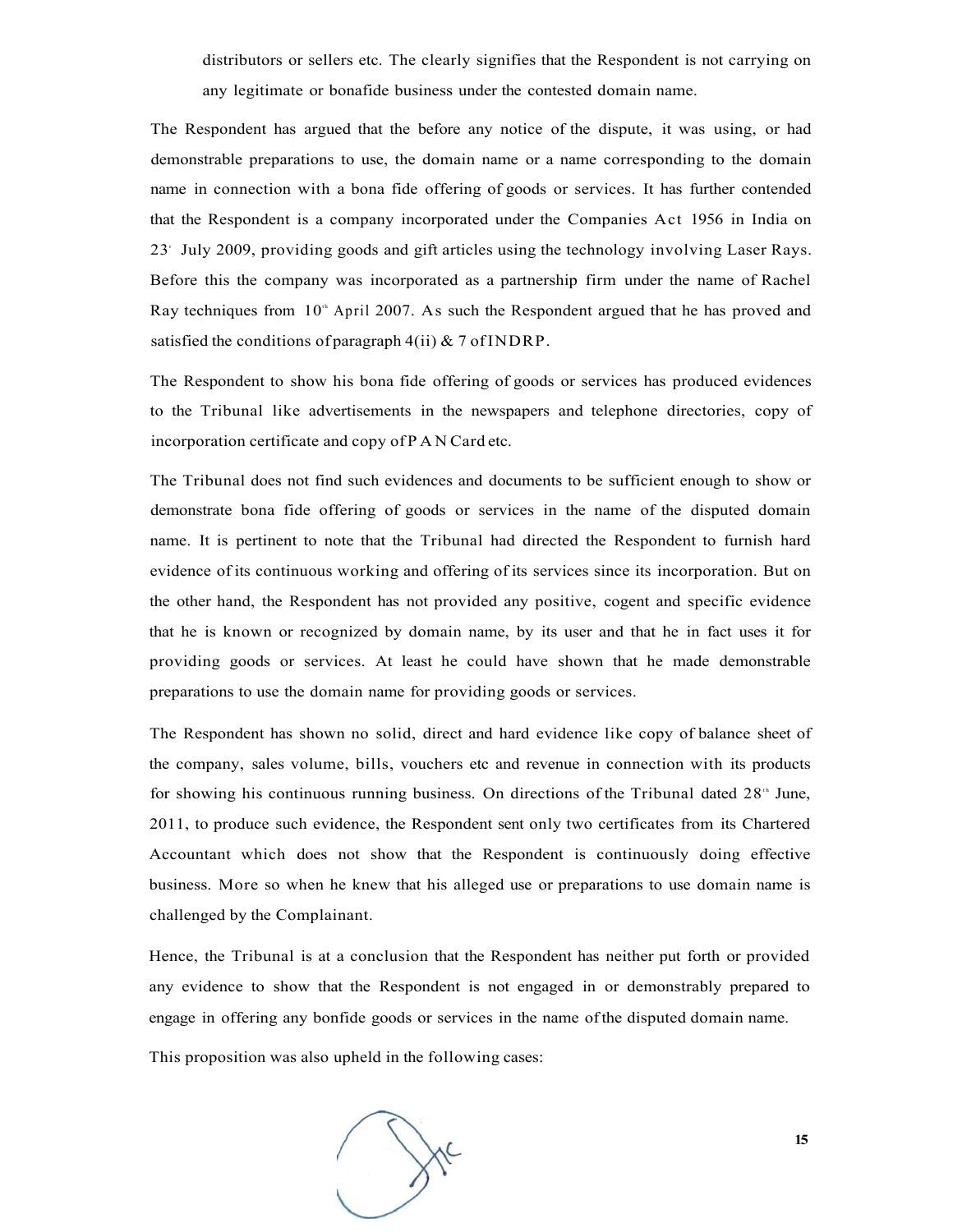- 1. Pfizer Inc. Vs. Deep Soni and Ashok Soni, (Case No. D2000-0782), it was held that the respondent to prove his right or legitimate interest in domain name, must show that he is using the domain name for offering of goods and services or that he is making a demonstrable preparation to use the domain name for offering goods and services.
- 2. *Madonna Ciccone v. Dan Parisi,* ICANN Case No.D2000-0847.in which it was held that a use which intentionally trades on the fame of another cannot constitute a 'bona fide' offering of goods or services.
- (b) While considering paragraph 7 (ii) of the .IN Dispute Resolution Policy, " *the Registrant (as an individual, business, or other organization) has been commonly known by the domain name, even if the Registrant has acquired no trademark or service mark rights",* the Complainant has stated that Respondent is neither commonly known by the disputed name, nor it is a personal name.

The Respondent has argued that it has been working under the name "Rachel Ray Techniques" since 2007 in India and has gained significant recognition in the said name. The Respondent has further contended that anyone in India, had never heard of existence of domain name/trademark "Rachael Ray" of the Complainant. The Complainant had no existence or presence in India when the Respondent adopted their said domain name "rachelray.in" as the Complainant does not have any business interest as well as any trademark registered in India.

It is pertinent to note that on  $28<sup>th</sup>$  June,  $2011$ , the Tribunal raised a query to the Respondent to clarify as to why it had adopted the said domain name. The Respondent has given the following reason for adopting the said domain name vide email dated  $30<sup>th</sup>$  June,  $2011$ :

*"Without prejudice to what is stated herein above and herein after the respondent states that the name was initially chosen by one of the previous partners. The respondent believed that the name was derivedfrom the name of some family member of the said previous partner. But it was brought to the notice of the respondent by the previous partner that the firm's name was derivedfrom the business he planned to do at that stage. 'R 'from Random, 'A 'from Art, 'C from Craft, 'H' from Hologram, E' from Etching & 'L' from Laser Cutting. As the technology was used Laser Rays, hence the name was derived to "Rachel Ray ".* 

The Complainant has refuted the above contention of the Respondent in regard to the adoption of the name as in the earlier Arbitration Proceedings (National Arbitration Forum, FA No. 1004001319966, decided on  $7<sup>th</sup>$  July, 2010) between both the parties for some other

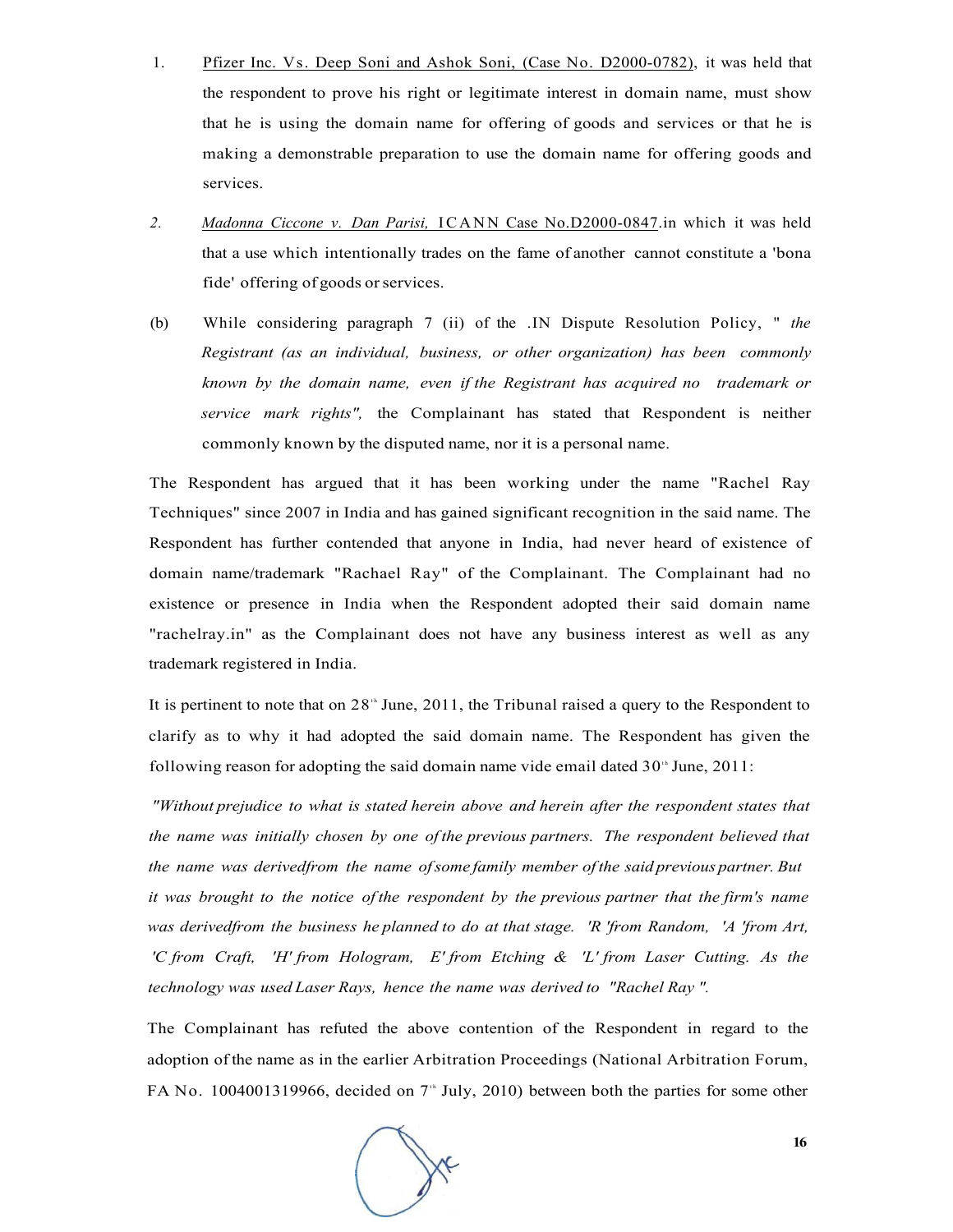domain name, the Respondent had given the reason for adoption of the "Rachel Ray" name as the said name was the founder's daughter's name and because of numerology factors. The Complainant has filed true copy of the Respondent's response before the National Arbitration Forum in respect of the dispute relating to domain name [www.rachelray.com.](http://www.rachelray.com) The relevant portion of paragraph 6 of the said Response is reproduced hereunder:

*"With reference to the unnumbered Paras on Page 3 the respondent states that the reasons for choosing the name are personal. The daughter of the technical partner of the original firm was Rachel. It was decided to name the firm as "Rachel Lazer Techniques ". But as the name was not in tune with numerology in which the respondent believe, it was decided to make some changes in the name. The word "Lazer" was replaced by "Ray" as all lazers and just Rays. "* 

The Complainant has also filed true copy of the Respondent's Plaint in Suit No. 2789/2010 pending before the High Court of Mumbai. The Paragraph 4 (c) of the said plaint is reproduced hereunder:

*"the firm name viz, "Rachel Ray Techniques " was chosen from the name of the daughter of the original technical partner, whose name is "Rachel". As aforesaid, the Firm, while carry on its business was using Lazer Technology. In view of the above it was at one stage decided to name the firm as "Rachel Lazer Techniques ". However, as the name was not in tune with the numerology, in which the Plaintiff believe, it was decided to make some changes in the name. In view of the above, the word "Lazer" was substituted by a word "Rays " as all Lazer and Just Rays ".* 

These contradictory stands of the Respondent in different proceedings smell rat about the Respondent's explanation in choosing similar name as that of the Complainant. It is difficult to believe that the Respondent made categorical statement about adopting of the name of the company from the name of daughter of original technical partner without verifying it from the said partner. In the plaint, filed before the Hon'ble High Court of Mumbai, it is specifically mentioned that the name of the daughter of the original technical partner is "Rachel". It is pertinent to note that the said Plaint is duly verified.

In view of contradictory stand of the Respondent in different proceedings about choosing similar name as that of the Complainant, this Tribunal is of the view that the Respondent has failed to give any plausible and acceptable reason for choosing similar name as that of the Complainant.

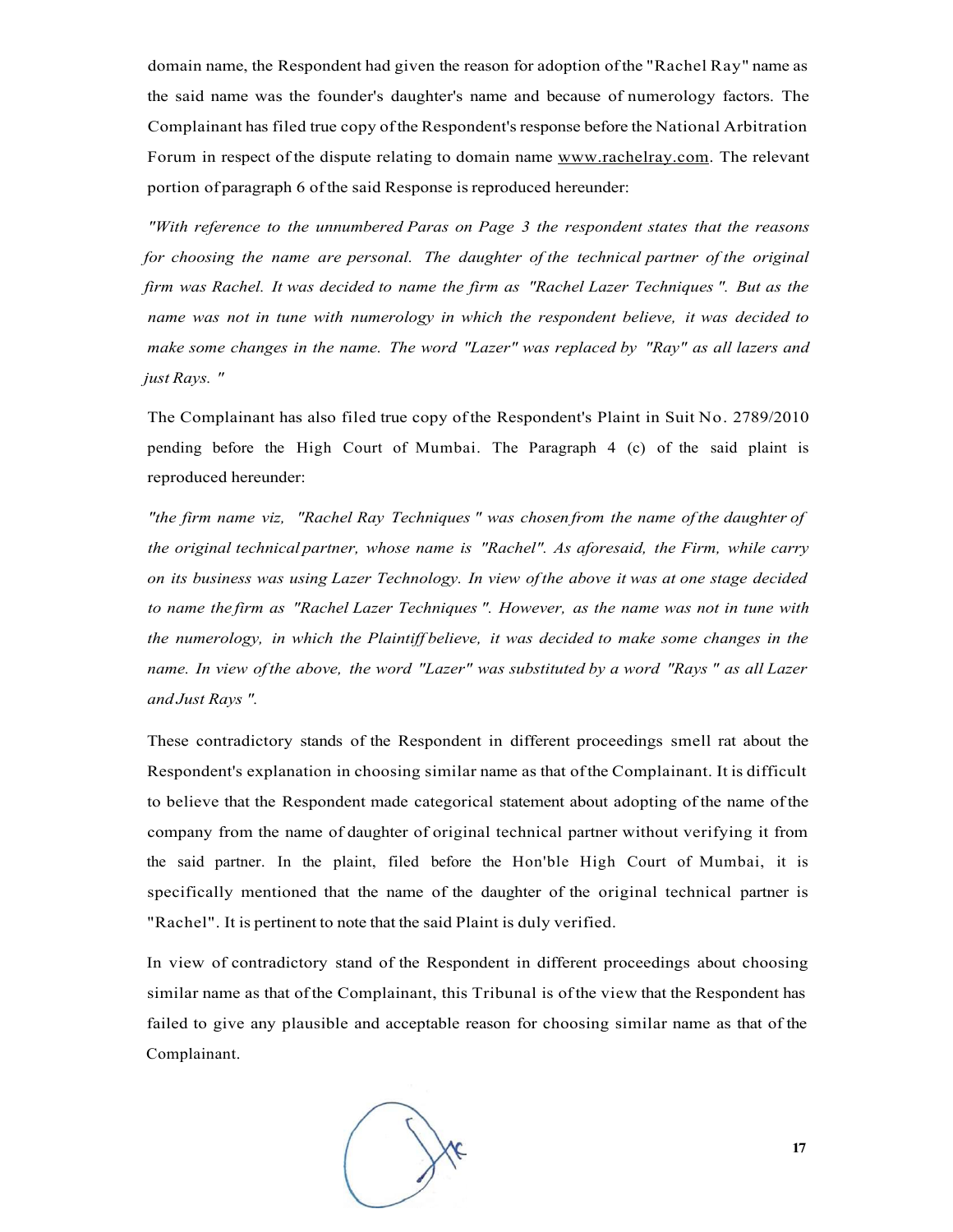As discussed above, the tribunal is of the view that the Complainant has legitimate rights and interest in the Trademark irrespective of the fact as contended by the Respondent that the Trademark of the Complainant was not known in the India and anyone in India wasn't aware about the said Trademark and the Complainant had no Trademark registered in India.

The Tribunal also gets support to the finding from the following cases:

1. Uniroyal Engineered Products, Inc. Vs. Nauga Network services (WIPO Case No. D2000 - 0503) & Consorzia del Formaggio Parmigiano Reggiano Vs. La casa del Latte di Bibulic Adriano (WIPO Case No. D2003-0661). it was held in both the cases that the location of the registered Trademark are irrelevant when ascertaining or finding rights in the mark.

The Tribunal concludes that the Respondent has failed miserably in providing any substantial evidence to show that it is commonly known by that name or is conducting any business in the said name. In order to prove that the Respondent is commonly associated or known by the said name "Rachel Ray", it must supply some hard and material evidences as to why it chose the name rather than few documents and indistinguishable paper of the company which establishes no distinguishable factor between the Trademark of the Complainant and the disputed domain name of the Respondent.

The Tribunal also gets support to the finding from the following cases:

- 1. *Morgan Stanley v. Keep Guessing, INDRP/024 (June 27, 2007),* has been relied upon, where it was held that Respondent has failed to show that he has a right or legitimate interest in the domain name, as he is neither known by the domain name, nor is it his personal name.
- 2. Pauleka Vs. Paula Korenek, (WIPO Case No. D2003-0453. July 24. 2003). it was held that "in order to have rights or legitimate interests under the "commonly known" provision of the policy the Respondent must be commonly known by the domain name prior to registration of the domain name in issue".

Thus the Tribunal concludes that the Respondent has failed to show evidences to prove that it is commonly known by the disputed domain name.

(c) While considering paragraph 7 (iii) of the .IN Dispute Resolution Policy, *"the Registrant is making a legitimate non-commercial or fair use of the domain name, without intent for commercial gain to misleadingly divert consumers or to tarnish the trademark or service mark at issue ",* the Complainant has contended that Respondent is not making a legitimate non commercial or fair use of the domain name.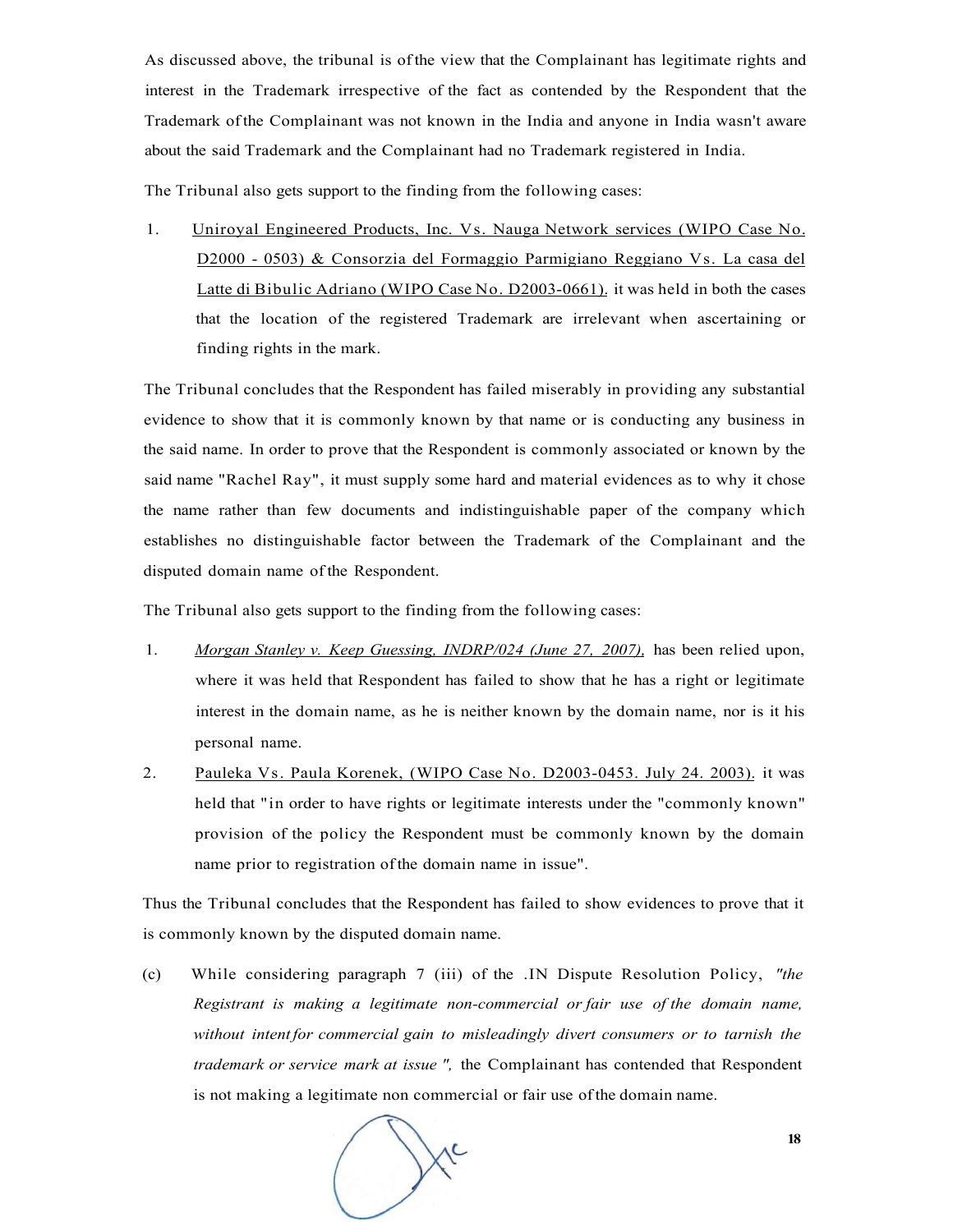According to Complainant, disputed domain name has been only adopted by the Respondent for commercial gain. The sole purpose of the Respondent is to divert Internet users to its web site. The Complainant further alleges that the Respondent has indulged in the practice of "Typo-squatting" by merely misspelling the trademark of the Complainant "Rachael Ray" in order to divert the potential customers to its website.

The Respondent has refuted the above contentions of the Complainant by stating that the Complainant is related to completely different services of selling food and diet products in United States, whereas the Respondent's domain name "rachelray.in" is used in relation to Respondent's products, gift and other articles made using Laser Ray Techniques and hence does not in any manner affects the trademark of the Complainant.

The Tribunal notes and concludes that as stated earlier the Respondent has not produced any substantial evidence to show its bonfide using or offering of goods and services in the said disputed domain name. By the documents provided by the Respondent it appears that a company has been formed in hurry without having any legal documents to show its working since 2007. The Tribunal believes that even if the Respondent has different working sphere then as of the Complainant, it may still lead to confusion to the internet users. This may lead to diversion of the potential customers and users of the Complainant to the website of the respondent.

The Tribunal also gets support to the finding from the following cases:

- 1. J.D. Edwards & co. Vs. Nadeem Bedar, WIPO Case D-2000-0693. wherein it was held that its irrelevant that domain name or trademark carry on business in different fields, when they are similar phonetically or in appearance.
- 2. M/s Satvam Infoway Ltd. Vs. M/s Sifynet Solution (P) Ltd, TAIR 2004 SC 3540], it was held that in modern times domain name is accessible by all internet users and thus there is need to maintain it as an exclusive symbol. It is also held that it can lead to confusion of source or it may lead a user to a service, which he is not searching.
- 3. Alliance & Leicester Plc Vs. Henao Berenice, WIPO Case D-2005-0736, it was held that use of the domain name by the Respondent should be bonafide without the intent to mislead internet users or consumers or to divert them to his website and without our intent to tarnish trademark of Complainant.

The Tribunal finds that the above submission of the Complainant has not been rebutted by Respondent in a proper way and by giving insufficient evidences, as such they are deemed to be admitted by him. Even otherwise the above facts and annexures establish that the

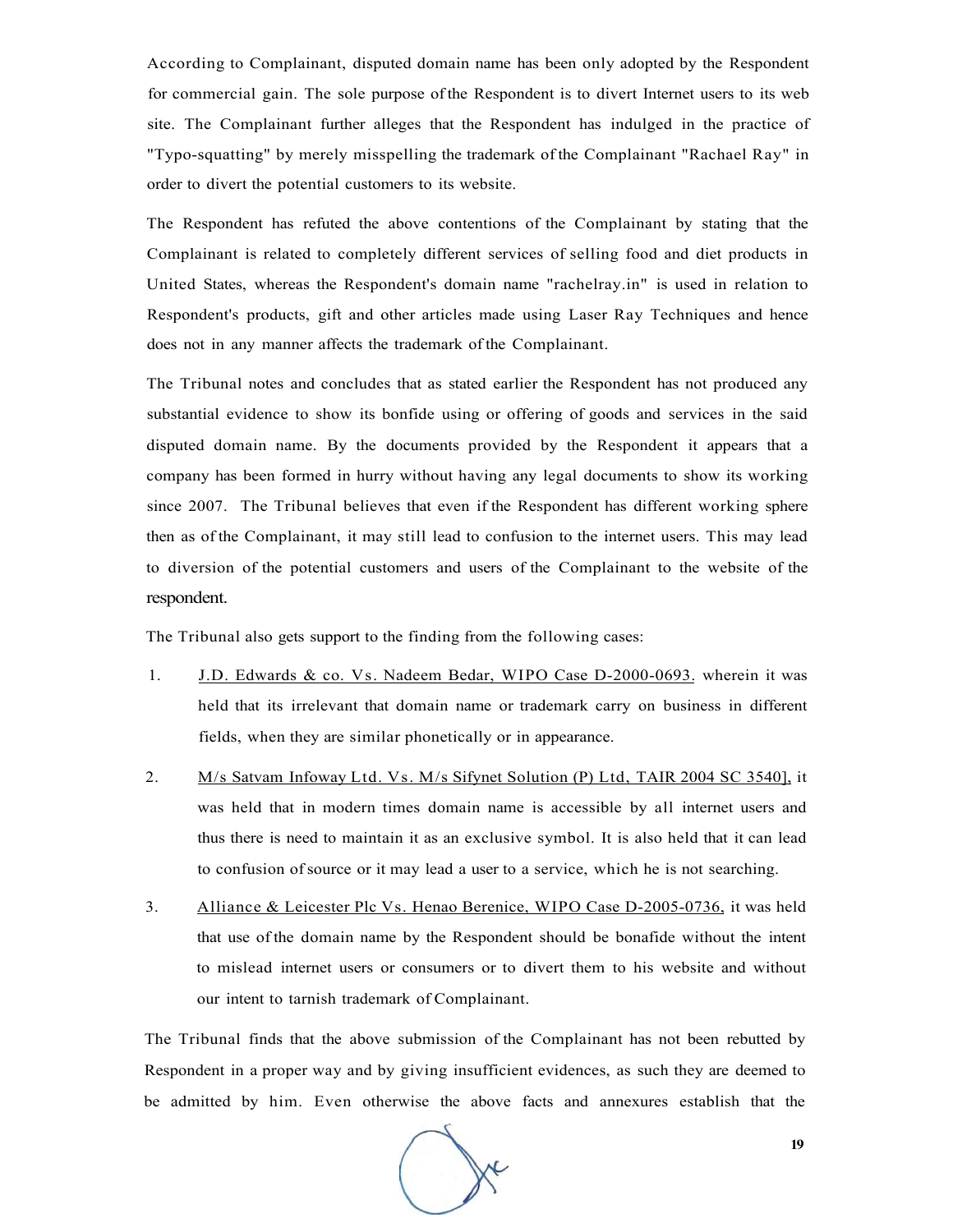Respondent has no right or legitimate interest in the disputed domain name under INDRP paragraph 4(ii).

#### **The Registrant domain name has been registered or is being used in bad faith**

The Complainant alleges that the Respondent has registered the domain name only with the intention to create confusion in the mind of the internet users and to attract them to its impugned domain name. The Complainant has contended that the Respondent has the full knowledge and has intentionally attempted to divert the users from the domain name/website of the Complainant and also to deceive the consumers into believing that there is a connection or association between the Complainant and Respondents website.

The Respondent has argued the above contentions of the Complainant by stating that it has been using the disputed domain name by offering bonafide services and goods and has not registered the domain name in bad faith.

The Tribunal notes that the Respondent as stated above has failed to produce any evidence or document showing that the said domain name was not registered in bad faith and for providing bonafide services and goods. The Respondent's contradictory version about selection of name "Rachel Ray" in previous proceedings, detailed supra and present arbitration proceedings also demonstrate so.

The Tribunal concludes that the Complainant is a well known trademark in domestic and international market and has adopted "Rachael Ray" as its trademark in numerous countries. The Complainant has provided enough substantial evidence showing the number of countries in which it has acquired "Rachael Ray" as its domain name/Trademark and has proved that the Respondent is seeking to capitalize on the goodwill associated with the Complainant.

The Tribunal also gets support to the finding from the following cases:

- 1. Barney's Inc. Vs. BN Y Bulletin Board. (WIPO Case No. D2000-0059), it was held that registration of a domain name containing a famous mark is strong evidence of bad faith.
- 2. N.R Dongre & Ors. Vs. Whirlpool Corp. and Anr. (JT 1996 (7) SC555). it was held that a well known Trademark even if only has existence or presence outside India, any registration with incorporation of such Trademark would amount to Bad faith and Infringement.

The Tribunal further concludes that the Respondent has registered the domain name in bad faith as it does not have any fix or concrete evidence to show that reason behind the adoption